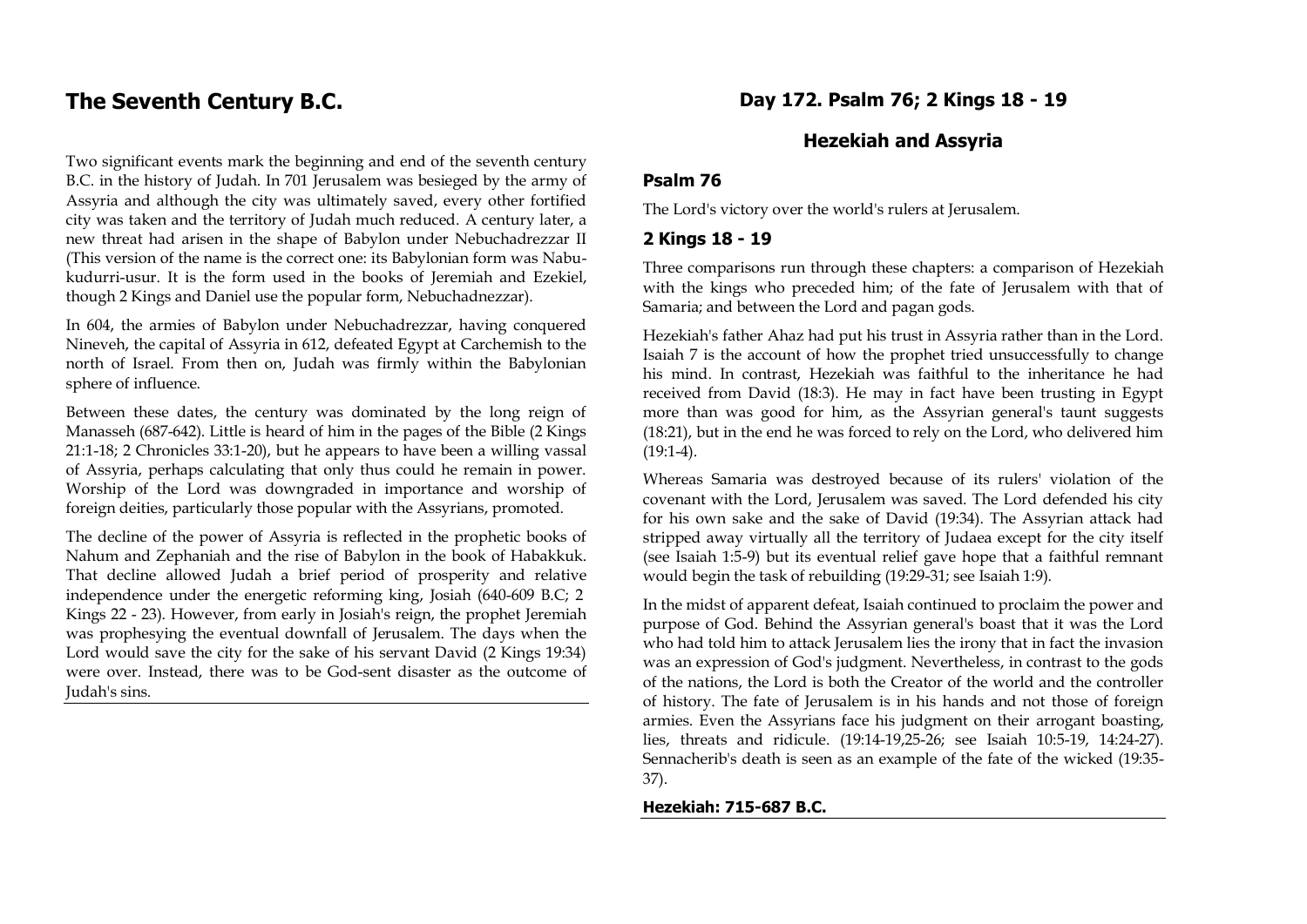# **Day 173. Proverbs 25 - 27**

## **Observations on Everyday Conduct**

### **Proverbs 25 - 27**

Hezekiah's reign saw a mini-revival of Israelite culture. As part of this revival, the king's wise men collected and arranged a group of proverbs which were not chosen for the original collection in chapters 10 - 24. They are mainly, but not exclusively grouped by subject: the court, 25:2-10; saying the right thing, 25:11-15; good relationships, 25:16-end; foolishness 26:1-12; laziness, 26:13-16; quarrelling, 26:17-end; true friendship 27:1-10; prudence, 27:12-end. Many of the proverbs, including whole series, consist of comparisons, from both nature and human life. Often, the comparisons imply a moral judgment on particular kinds of conduct; but usually they simply comment on the wisdom (or lack of it) of an action. Jesus too made frequent use of comparisons in his teaching.

Wisdom is an ideal qualification for a king, a quality which includes being able to keep one's counsel (25:2-3). As we have frequently seen in the previous collection, wisdom requires to be complemented by righteousness and humility, so here, these are the qualities fitting for the court (25:4-7).

A word aptly spoken (25:11) is another ideal of wise conduct. This includes a fitting rebuke (25:12) and faithful reporting of a message (25:13).

26:4 and 26:5 imply two definitions of "answering a fool according to his folly." 26:4 implies not taking him seriously, 26:5 implies responding to a silly question by giving a silly answer!

True friendship includes open rebuke when merited, as well as earnest counsel (27:5,9). It can withstand anger and even fury, but not jealousy (27:4). A friend near at hand is more valuable and better to be relied on than a relation far away (27:10).

27:23-end warn against the folly of attempting to live on money, without paying attention to the productive capacity which underlies it, a word of wisdom for modern day economists and politicians.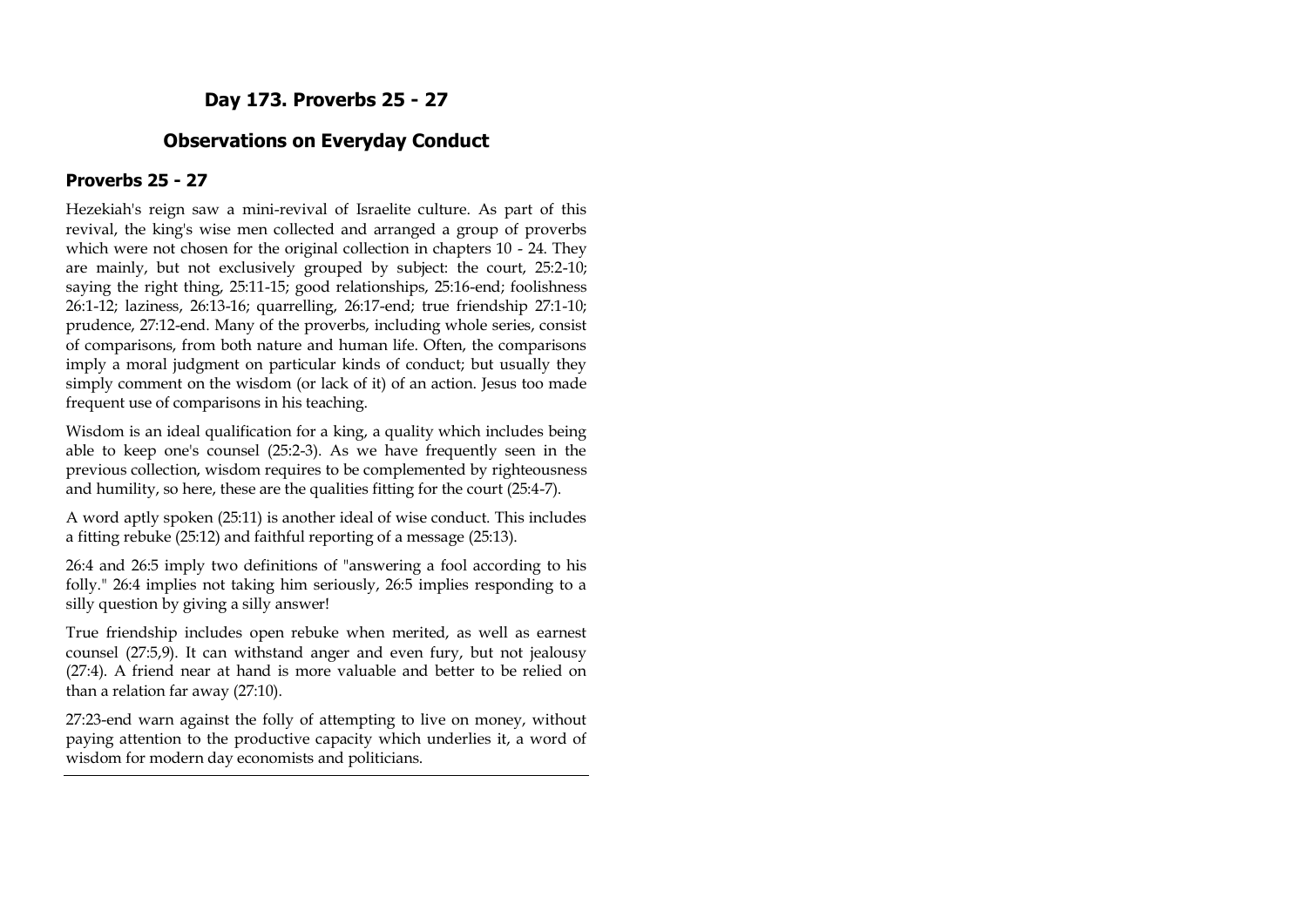# **Day 174. Psalm 37; Proverbs 28 - 29**

## **The Reward of the Righteous**

#### **Psalm 37; Proverbs 28 - 29**

Psalm 37 is a "wisdom psalm". Its style is similar to Proverbs and its purpose to teach trust and encourage good conduct rather than to praise or thank God. Its theme is a common one in the wisdom tradition: the reward of the righteous and the eventual downfall of the evil. These are also the dominant theme of Proverbs 28 and 29.

It is important to recognise that both the psalm and the proverbs acknowledge that there *is* a problem: evil does lead to much misery, especially when practised by those in power (28:3,12,15,16,28; 29:2,4,5,12); too often the wicked appear to be getting away with it, and it is easy for the righteous to wonder what the Lord is doing to allow it (Psalm 37:1,7). So the writers do not minimise the problem of evil, but they believe that the wicked will get their just deserts in the end and the righteous will eventually be rewarded (28:8,9,10,13,18,20,25,27; 29:6,23,25). The right response is to live upright, faithful lives and to trust in the Lord (Psalm 37:1-11). A generation after Hezekiah the prophet Habakkuk considered this problem in the context of world politics and came to the same conclusion (Habakkuk 2:4).

Proverbs 28 and 29 add two further observations to this general conclusion. To live the kind of life of which God approves and which will eventually be rewarded is not easy: it requires discipline of both the young and the old and in several different spheres of life (see, for example, 28:7,14,19; 29:3,15,17,18,20). Secondly, the righteous and the wicked often fail to understand each other because they have a different standard of morality. A person with a well developed sense of justice will think and act differently from someone without (28:5,11; 29:7,9,27).

Many objections have been raised to this apparently simple solution to the problem of evil, and they appear in other parts of the Old Testament, especially the books of Job and Ecclesiastes. But this does not mean that the optimistic outlook of the writers of these proverbs and Psalm 37 is in error. In fact Jesus endorses it, quoting 37:11 in the Beatitudes (Matthew 5:5) and assuring his followers that they need not worry about things which the

wicked run after because God will look after them (Matthew 6:24-end). If we consider the order of the verses in Psalm 37, another important point emerges. The belief that the wicked will get their just deserts is not offered as a ground for trust in God. Rather, trust in God is the ground for the belief that in the end he will prove just.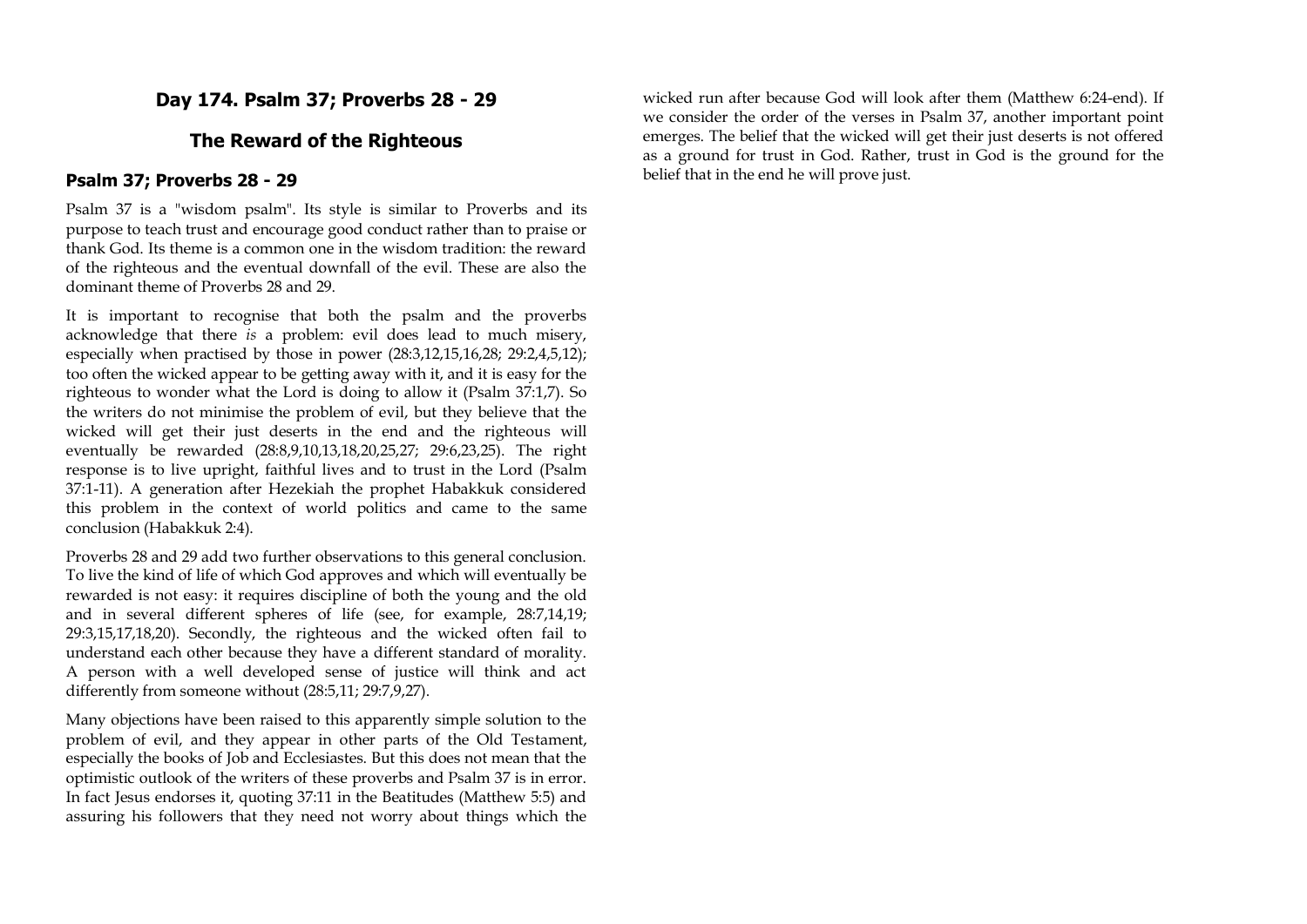## **Day 175 Psalm 49; Proverbs 30 - 31**

## **Wealth and Character**

#### **Psalm 49**

The opening words of the psalm show that it is a wisdom poem. Like Psalm 37, there is neither prayer nor thanksgiving, simply a meditation on the deceptiveness of wealth. The author's message is that rich and poor alike have to face death (v.5-11), riches cannot prevent it (v.7-9) and the rich cannot take their wealth with them (v.16-19). The danger of wealth is that it can tempt you to trust in it instead of in God; for those who do, including those who are not rich themselves but who take their values from the rich, death is the end, putting us on the same level as the animals (v.12-14,20). But for those who put their trust in God, the author sees something better: a future not in Sheol, the place of departed spirits, but in the presence of God (v.15; see also Psalm 16:9-11; 62:10-12).

#### **Proverbs 30**

Chapters 30 and 31 are an appendix to Proverbs of an unknown date containing miscellaneous sayings of the wise, two of whom are named. Nothing is known about Agur (30:1), and it is not clear whether the whole chapter is to be attributed to him or only the first few verses. His opening oracle is reminiscent of Job. The wise man's wisdom has shown him how much he *doesn't* know of the world. His response, like the author of Ecclesiastes, is to put his trust in God and live an upright life (30:5-6).

#### **Proverbs 31**

The words of King Lemuel are an example of "vocational" wisdom, the closest in the book of Proverbs to the Egyptian tradition of wisdom sayings. A king is to be moderate in regard to both drink and sex (31:3-5) and to have regard especially for those who cannot protect themselves (31:8-9).

In biblical times, the people of Israel accepted without question that a woman's role was a domestic one. As a result, it was the husband who was the public figure, who spoke for the family and took part in public life (see 31:23). In this man's world, the value of a woman was the respect she brought to her husband by her character and conduct (31:10-12,31). But the domestic role had a status and honour of its own; moreover the tradition of Israel contains many women of standing who act wisely and independently such as Rahab (Joshua 2), Deborah (Judges 4), Abigail (1 Samuel 25) and Ruth.

The sayings in 31:10-31 take the form of an acrostic poem, in which each verse begins with a successive letter of the alphabet. A picture emerges of a woman who is capable, decisive, economically independent, hardworking, strong and generous to the poor. The key to her character is the fear of the Lord (31:30); thus the book comes full circle, opening with the declaration that "the fear of the Lord is the beginning of wisdom" (1:7) and closing with a concrete example of the fear of the Lord in everyday life.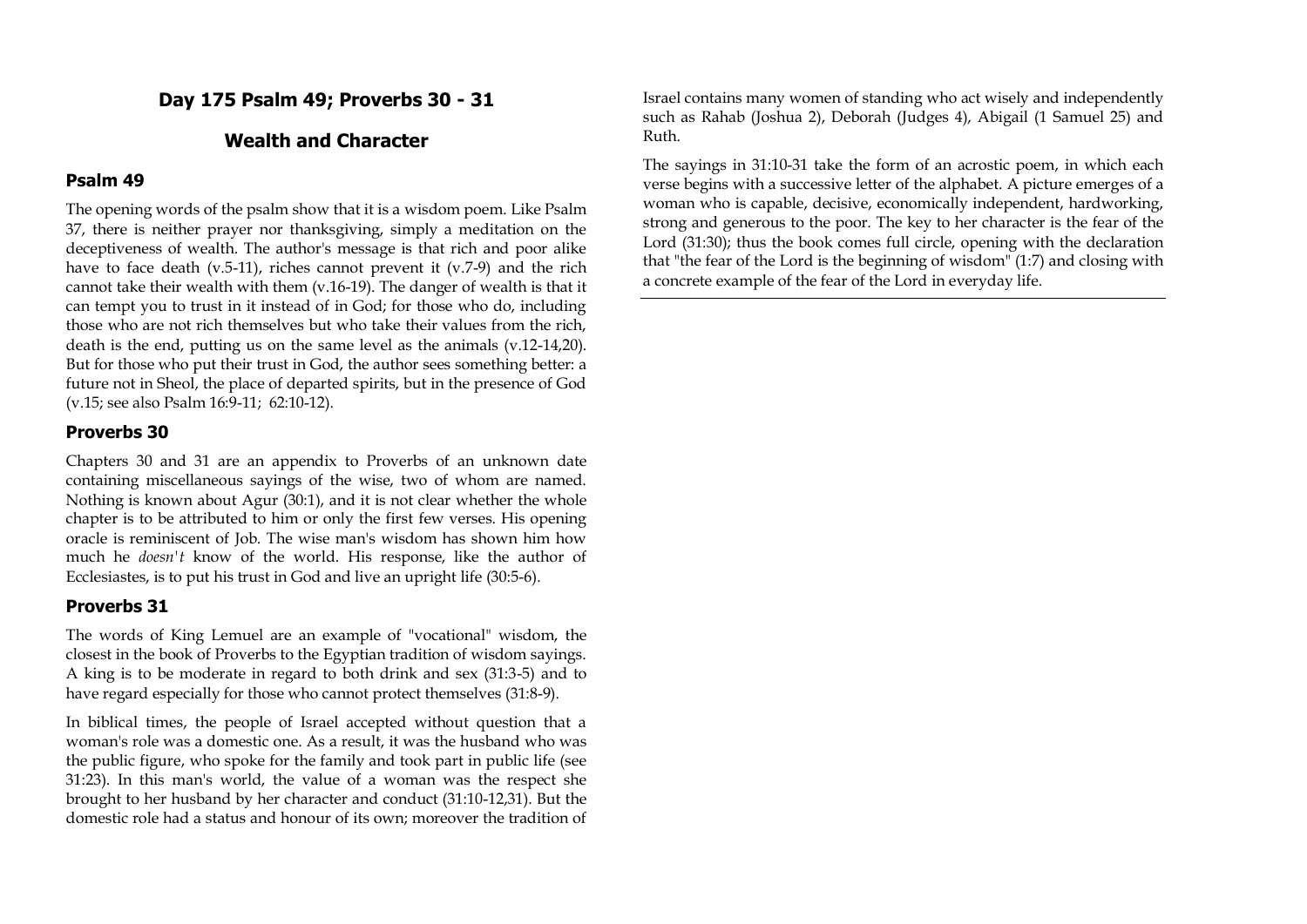## **Day 176. Psalm 89; 2 Kings 20 - 21 (Isaiah 38 - 39)**

### **Manasseh**

#### **Psalm 89**

What begins as a psalm of confidence ends as a prayer of bewilderment. The subject is the covenant with David and his house, in which God promised David that a son of his would always occupy his throne (2 Samuel 7:11-16). The memory of this promise inspired Judah with the confidence that Jerusalem would be protected for ever and its king continue to occupy a position of influence in international affairs. In the psalm, the worshippers try to make sense of the failure of these hopes.

In verses 5-18 they praise God for his faithfulness in creation. When the sun rose each day and the seasons followed their regular course Israel saw not the workings of scientific laws but the faithfulness of the Lord. These verses include two images common throughout the Near East. The first (89:5-8) pictures the "heavenly council" in which one god is pre-eminent. The second (89:9-12) refers to an ancient myth of creation in which the creator god defeats the sea-monster, here called "Rahab", and makes the world out of her carcase. In the psalm, it is the Lord who is the pre-eminent god.

The faithfulness of the Lord in creation forms the background for the next section, verses 19-37, celebrating his faithfulness to the Davidic covenant. Judah's king is the "first-born" (89:27), in other words the most exalted of all kings, and the covenant with him is perpetual (89:28,36-37). However, in verses 38-51 the king asks what has become of God's promises. Although in some psalms a prophetic answer to the worshipper's plea is given and others end with an expression of confidence in being heard, here there is no answer. Only the question remains.

After the return from exile there were brief hopes in Jerusalem of a restoration of the Davidic dynasty, expressed by the prophets Haggai and Zechariah, but these quickly faded. No earthly king inherited the promises; instead Jesus reigns over the whole creation as the king in David's line.

#### **2 Kings 20 (Isaiah 38 - 39)**

Hezekiah's willingness to ask for a sign from the Lord in his distress contrasts with the rebelliousness of his father, Ahaz (Isaiah 7:10-12).

No doubt Hezekiah was courted by Babylon because of their joint interest in opposing Assyria, but the visit of the Babylonian envoys became the occasion for the first warning of the coming destruction of Jerusalem. Whereas the Lord would defend Jerusalem from the Assyrians, the Babylonians would capture and destroy it.

These two stories of Hezekiah's reign are repeated in Isaiah 38 and 39, which also include a prayer of Hezekiah on his recovery from illness.

#### **2 Kings 21**

The first ten years of the fifty-five ascribed to Manasseh (697-687 B.C.) were shared as a co-regency with his father. During his reign Assyria reached the peak of its power, defeating Egypt and sacking the city of Thebes. Unable to stand up to the might of the world's dominant empire, Manasseh may well have seen the worship of pagan deities as his only possible policy. But the worship of Canaanite gods (21:2-9) was combined with injustice and oppression (21:16), just as it had been in Israel before the fall of Samaria. The historian sees the sins of Manasseh as the main cause of the Lord's resolve to punish Judah. He had saved the city from Assyria, but he now resolved to save it no longer (21:12-15).

#### **Manasseh 687-642 B.C. Amon 642-640 B.C.**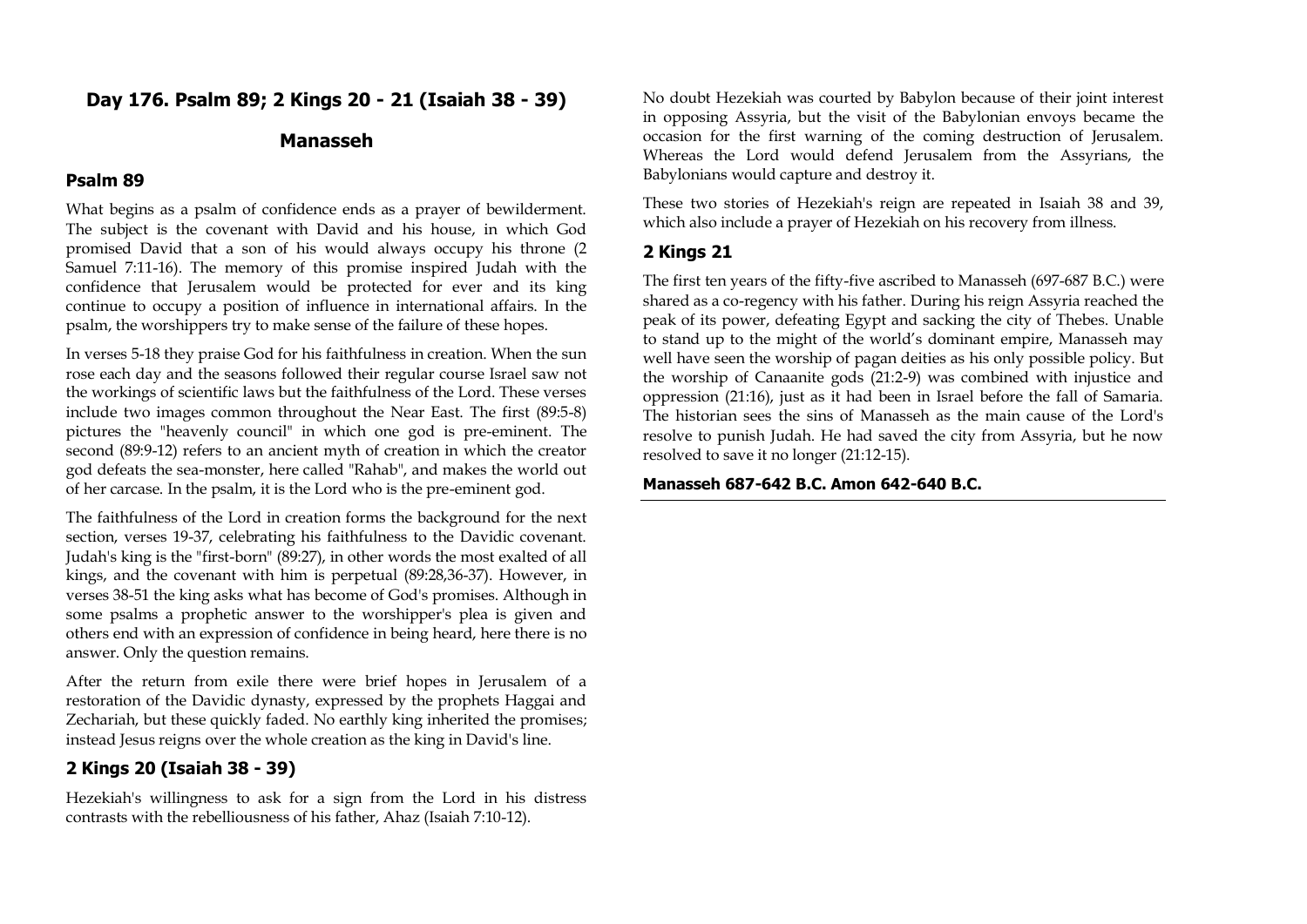## **Day 177. Psalm 46; Nahum**

## **The Fall of Nineveh**

#### **Psalm 46**

The sovereignty of God over the nations.

#### **Nahum**

Assyria's domination of the whole region also contained the seeds of its own destruction. Eventually Egypt reasserted itself under a new dynasty, while in the east the Medes and the Babylonians began to rebel and the Scythians to raid across the empire's northern border. After the death of the emperor Ashurbanipal, Assyria's decline was swift. Nahum's prophecy is a confident prediction of the fall of Nineveh. Its date is uncertain, but its confidence reflects the optimism of Josiah's reign, when Assyria was in terminal decline and before Babylon had appeared as a new and even greater threat. Nineveh was taken by the Babylonians and Medes in 612 B.C., who turned the city into rubble.

The core of the book is formed by the vivid descriptions of the fall of Nineveh in chapters 2 and 3. Nahum's poetry is some of the best in the Old Testament, the short staccato lines expressing the speed and tension of battle. But the descriptions of the battle are placed securely in a theological framework emphasising that Nineveh's defeat comes about as a result of the Lord's judgement (2:13; 3:1). Just as Isaiah had foreseen (Isaiah 10:5-19; 37:22-29) Assyria is to reap the rewards of her cruelty to other nations and her rebellious arrogance against God (1:11; 3:19). There is no call for Judah to repent, but this is irrelevant. Nineveh is to be judged for her sins, irrespective of what becomes of God's people. Her destruction is not an expression of vengeance for the humiliation of Samaria and Jerusalem, but of the universal sovereignty of God.

Chapter 1 provides a theological framework for the battle songs by reminding us of the character of God: slow to anger, but sure in his judgement when his wrath is aroused (Exodus 20:4-6; 34:5-7). The description of his coming is reminiscent of the "theophanies" of Exodus 19:16-19, Psalm 77:16-18 and Micah 1:3-4. The wrath of the Lord is something good (1:7): it comes to put things right, to punish arrogance and cruelty and release the oppressed.

Arising from the certainty of judgement on God's enemies are some verses of comfort for Judah (1:12-13,15; 2:2). But despite the reforms of Josiah, in the longer term Judah failed to take advantage of God's patience.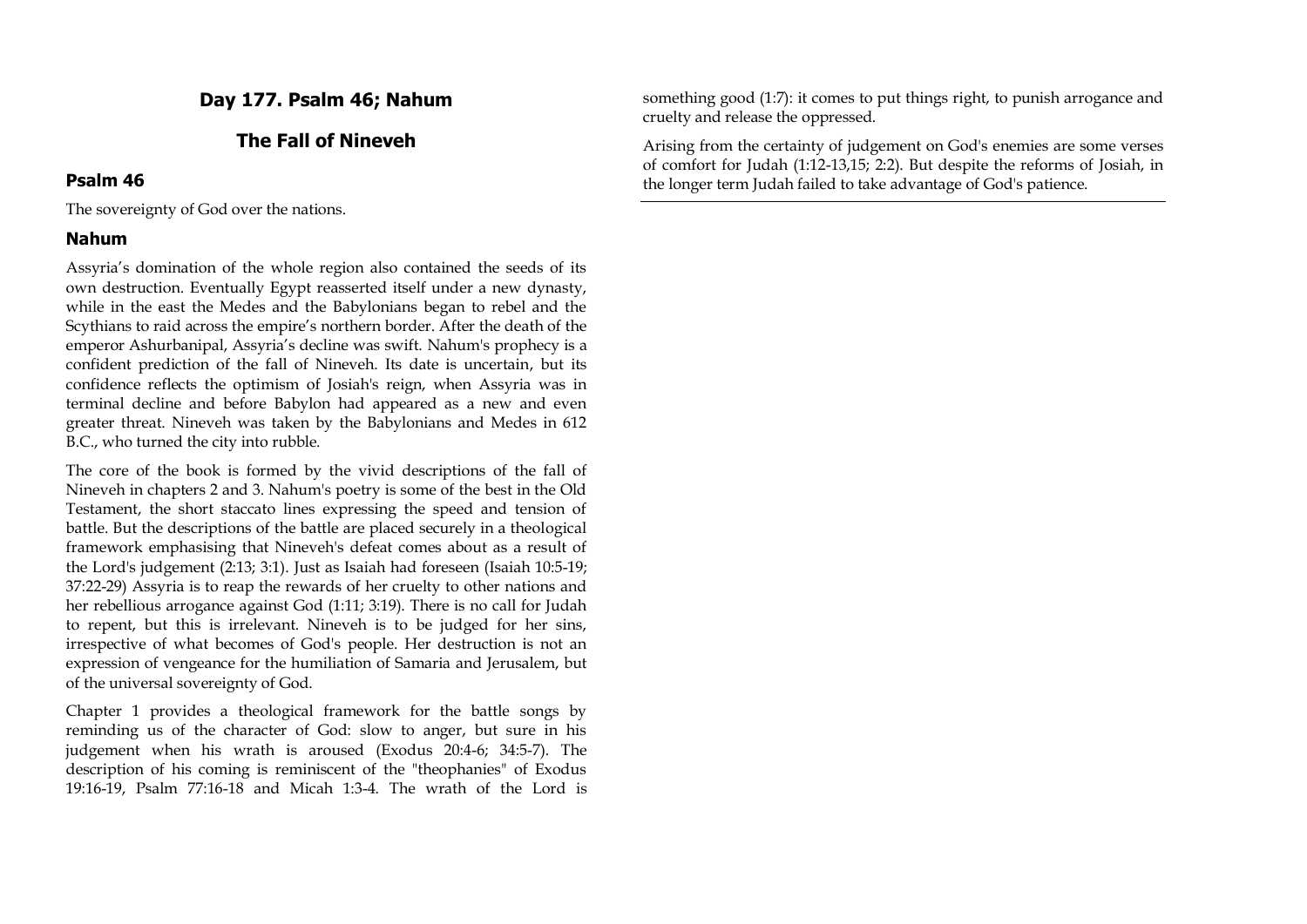# **Day 178. Psalm 75; Zephaniah**

## **Judgement on the Nations**

### **Psalm 75**

The Lord judges arrogance and unrighteousness.

## **Zephaniah**

1:1 tells us that Zephaniah was a great-grandson of king Hezekiah and that the period of his ministry coincided with the reign of Josiah, the successor of Amon. Despite his privileged birth, Zephaniah was very critical of the nobles and the royal family (1:8). His words probably date from the early part of Josiah's reign, before the reform of 621 B.C. (see notes on 2 Kings 22 – 23). In contrast to Nahum, Judah is included in the Lord's judgement, but its purpose is to purify her before her eventual restoration.

In popular religion, the "day of the Lord" was to be the time when the Lord would establish his own people at the head of the nations. The main thrust of Zephaniah's message is that the "day of the Lord" will mean judgement on Judah as well (1:14-end; Amos had a similar message for the nation of Israel in his time: Amos 5:18-20). The predictions of cosmic destruction (1:2- 3) are a conventional description of God's coming judgement. But instead of vindicating his people, God will judge those who worship other gods (1:5-6), the upper class for dishonesty and oppression (1:8-9) and the merchants and all wealthy for complacency, and presumably for dishonesty (1:10-13). The first set of oracles ends with a call to repentance by the humble of the land in a bid to avert the Lord's anger (2:1-3).

The second set of oracles begins with a series of denunciations of the nations surrounding Judah for their hostility. The devastation wrought by Assyria is seen as the Lord's judgement, but a remnant of his people will be saved to inherit their lands (2:7,9). The oracles against the nations lead to another denunciation of Jerusalem, its rulers and officials, priests and prophets, for their pride in rejecting the Lord (3:1-4) and their failure to heed the warning given by the fate of surrounding nations (3:6-7). Now the prophet sees the nations gathered at Jerusalem to face the Lord's anger (3:8), as a result of which they are led to acknowledge him (3:9) and set free the scattered exiles of Israel to return to Jerusalem to serve him (3:10-13).

Again it is the humble and meek (3:12) who will form the core of the new and righteous community.

The final oracle of praise (3:14-end) was probably written in the time of the exile. It envisages rejoicing both in Jerusalem and in heaven at the return of the scattered exiles.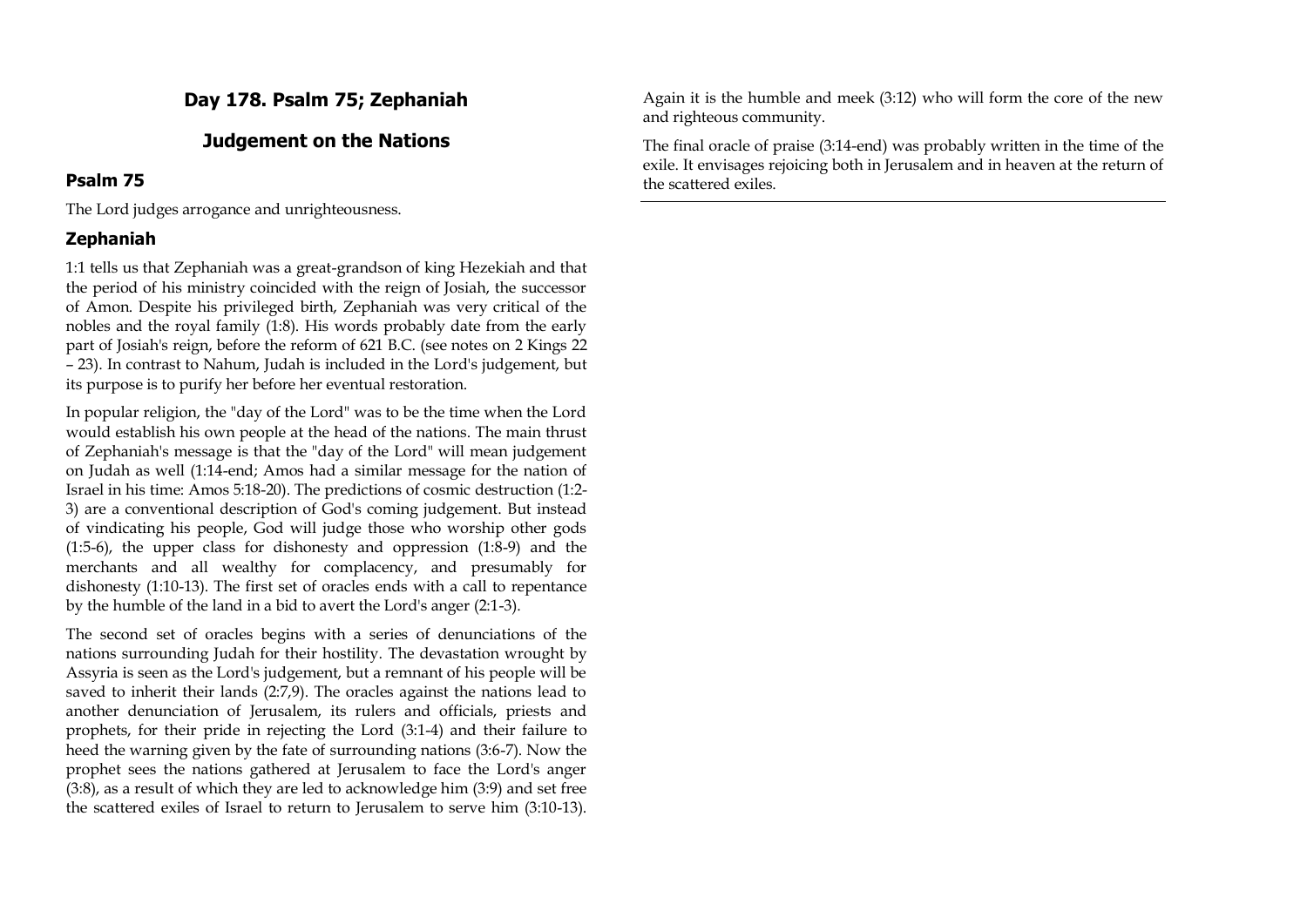## **Day 179. Psalm 34; Habakkuk**

## **The God of History**

### **Psalm 34**

The righteous may have to suffer many trials, but the Lord is still in control and will deliver them in the end.

### **Habakkuk**

The book of Habakkuk is an intensely personal record of the prophet's wrestling with the major issues of his time in an attempt to probe the mystery of God's purpose. It probably dates from the reign of Jehoiakim (609-598 B.C.) when opposition to the government was distinctly dangerous (Jeremiah 26:20-end). Instead of messages for the people, Habakkuk consists mainly of a dialogue between the prophet and God.

The prophet's first question is about the prosperity of the wicked and the suffering of the innocent. In 1:2-4 he looks at the society in which he lives with all its violence and injustice and asks why God is prepared to tolerate it. The answer given in 1:5-11 is that God is preparing to use Babylon to judge his people. It repeats the lesson of Isaiah - that God is in control of the destinies of the nations and uses them to discipline his own people. But this raises a further and more profound question in the prophet's mind (1:12 end). The Babylonians are even worse than the people of Judah. Is it not a contradiction to use them as agents of justice? Moreover, God is righteous and holy; how can he have anything to do with such evil people as the Babylonians, let alone use them to bring about his purposes?

It is a difficult question, but rather than despair Habakkuk puts himself in an attitude of waiting and watching in order to receive the answer (2:1). He is an example of faith seeking understanding, patiently waiting for answers to the difficult questions of experience, honestly raised. What the Lord finally tells him forms the climax of the book (2:2-4). The vision awaits its fulfilment. God's purpose in history is a mystery which will finally be revealed only at the appointed time. In the meantime the righteous are to live by faith. "Faith" here means, "faithfulness." They are to live patiently and faithfully, trusting in God's ultimate control.

In the rest of the book, the two sides of this answer are expanded in turn. First comes a series of woes against the wicked, expressing confidence in their final destruction. In the end they will overreach themselves, bringing shame and destruction upon themselves because of the hatred of the peoples they plunder and oppress (2:5-17). They in their turn will drink the cup of the Lord's judgment (2:16). Despite appearances, the Lord reigns (2:20) and one day the whole world will know it (2:14).

Chapter 3 is a psalm, setting out the prayer of the righteous. It is modelled on ancient psalms of victory such as those in Psalm 68 and Judges 5. The singer remembers the victory of the Lord in battle over evil nations. Even in the worst of times, he waits in patience and trust for deliverance.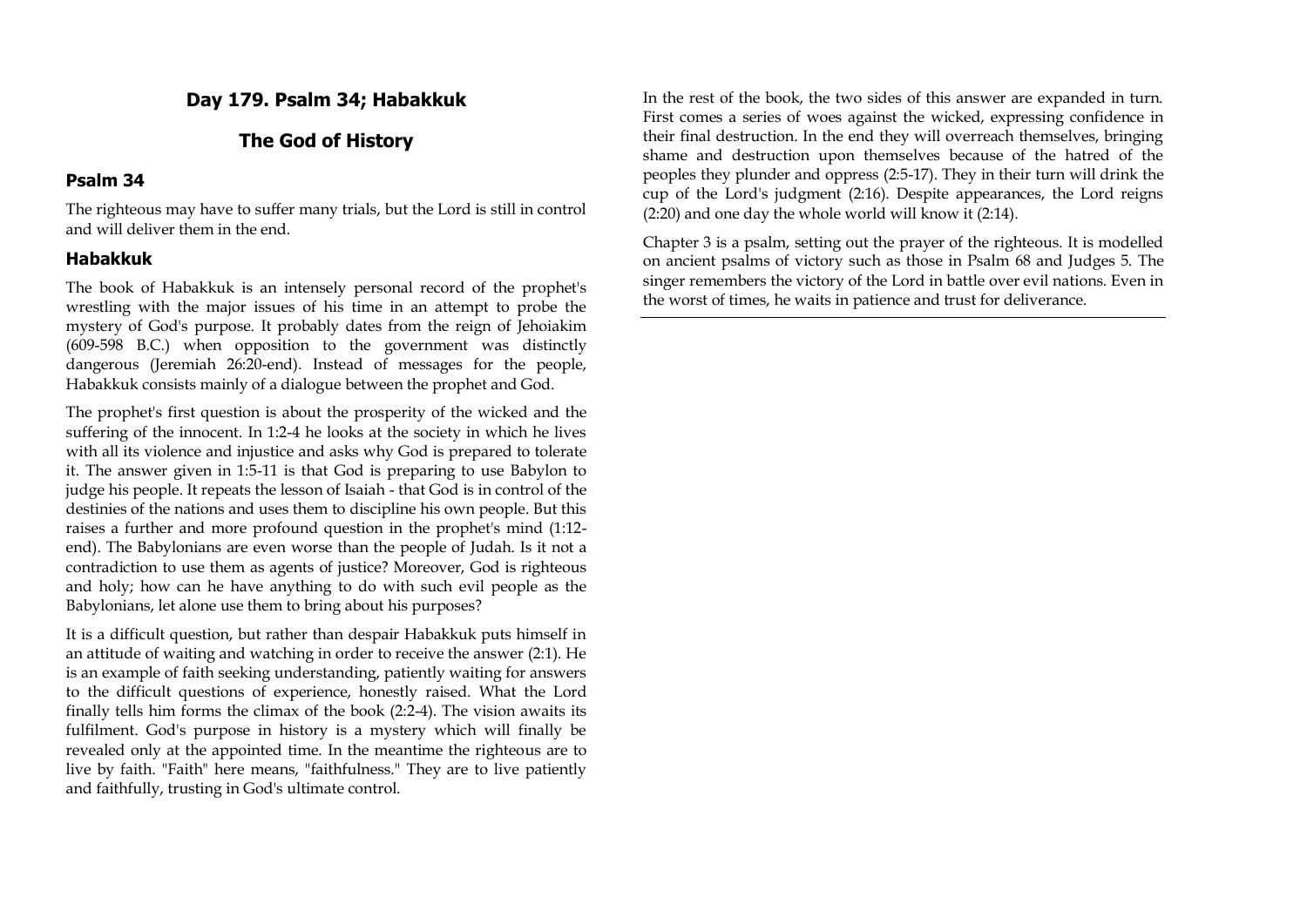# **The "Scroll of Baruch" (Jeremiah 36)**

Jeremiah 36 records the occasion in the fourth year of Jehoiakim (605 B.C.) when Jeremiah was told to make a collection of his words from the time of his call and record it on a scroll. The oracles were recorded and later read by Baruch the scribe, then read to a group of assembled nobles and officials and finally to the king. The original scroll was destroyed when Jehoiakim burnt it, but Jeremiah and Baruch then made a fresh copy to which "many similar words" were subsequently added (36:32).

The original scroll was short enough to be read aloud three times in a single day. It contained a summary of Jeremiah's messages over a 23 year period covering his call, Josiah's reforms and the early years of Jehoiakim. The "words" recorded would most probably have been the prophetic oracles which formed the core of his message on each occasion rather than extended speeches. Moreover, it contained an unmistakable prediction of disaster and destruction at the hands of the king of Babylon (36:29). It was subsequently preserved and further oracles added.

Taking all these characteristics into consideration, it is possible that chapters 1 - 6 formed the original "scroll of Baruch". They begin with an account of Jeremiah's call, which would have given authority to his words. The oracles in chapter 2 are heavily influenced by Hosea, and perhaps come from the early years of his ministry when Jeremiah was a very young man. Chapter 3, with its appeal to the northern kingdom of Israel, reflects the progress of Josiah's reforms after 621 B.C. Finally, chapters 4, 5 and 6 warn of the danger of invasion from "the north", reflecting the growing power of Babylon.

## **Day 180. Psalm 63; Jeremiah 1 - 2**

## **The Call of Jeremiah**

#### **Psalm 63**

A prayer of trust in God.

#### **Jeremiah 1**

The period of Jeremiah's ministry is the most precisely dated of all the prophets, beginning about 627 B.C. some five or six years before the reformation of Josiah and ending shortly after the fall of Jerusalem in 587 B.C. His call reflects the power of the word of the Lord, which was about to "uproot, tear down, destroy and overthrow" (1:10) and its certainty. The village of Anathoth is still surrounded by groves of almond trees. Through the verbal similarity of "shaqed" (almond) with "shoqed" (watching) Jeremiah received the Lord's promise that his words would be fulfilled (1:11-12).

The power of God's word contrasts markedly with the weakness of the prophet. At the time of his call he was still young and unmarried and seems by temperament to have been shy and sensitive, unsuited to the task of proclaiming a message of judgement. But Jeremiah did not have to supply the power; his responsibility was simply to be faithful so that God's word could accomplish its task (1:7-8). Later, he complained of the constraining power of the word, so that he was unable to avoid preaching his unpopular message (20:7-9). By choosing him as a prophet, the Lord was taking over his life in a radical way.

The instrument of destruction was to be the newly emerging world power, Babylon under Nebuchadrezzar, but at this point Jeremiah was shown only destruction from the north (1:13-15). This is the route which would be taken by any aggressor from Mesopotamia, travelling by the Fertile Crescent up the Tigris and Euphrates valleys to avoid crossing the desert which lay between, before turning south through modern Syria. Although Nineveh fell in 612 B.C. it was not until Nebuchadrezzar overcame Egypt at Carchemish in 605 B.C. that his power was secure.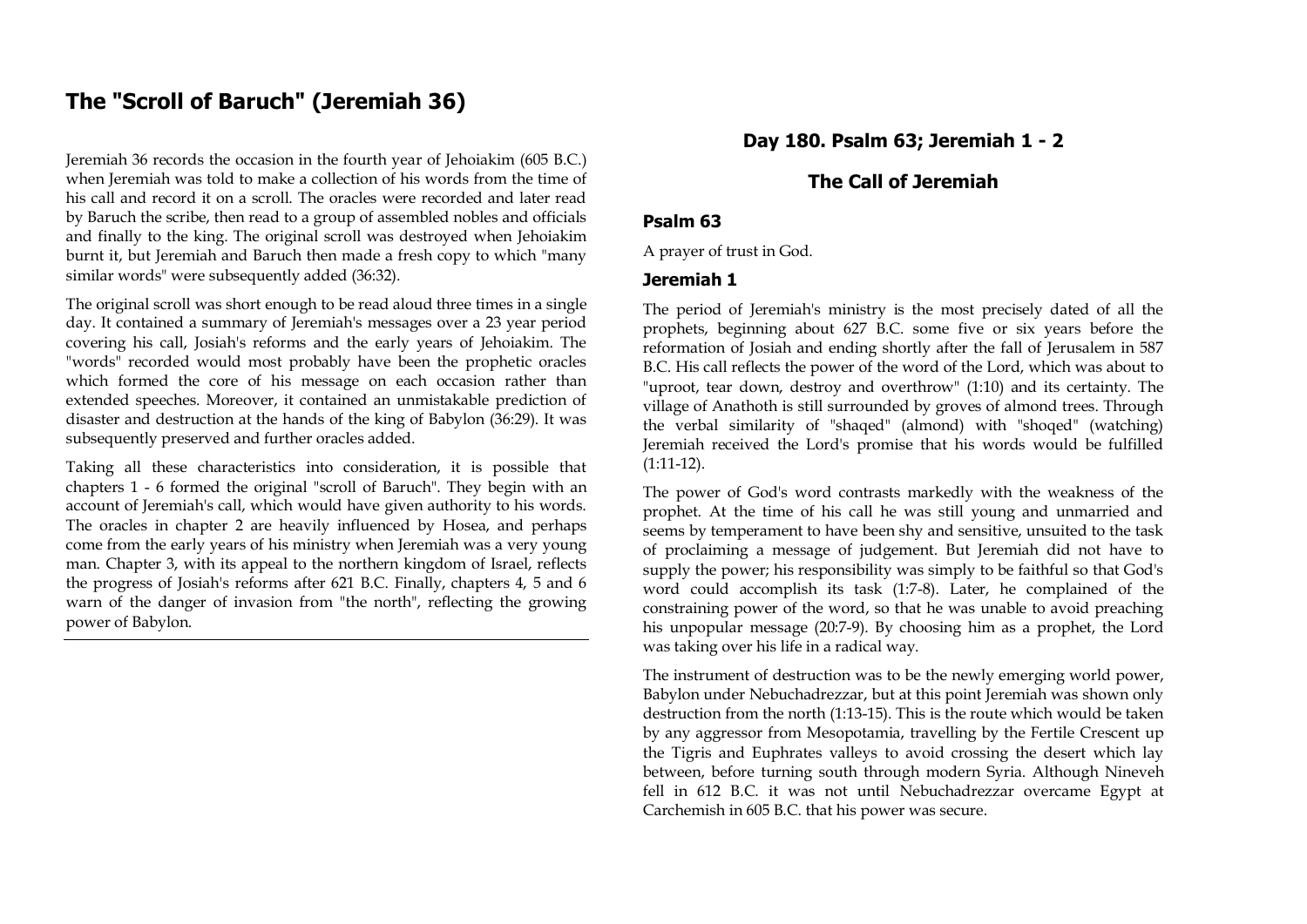#### **Jeremiah 2**

Assuming that these oracles are the original scroll of Baruch, chapter 2 contains Jeremiah's earliest messages, reflecting the state of Judah's society and worship before Josiah's reforms, the legacy of Manasseh's long reign. Judah's situation was in many ways similar to that of Israel in the time of Hosea, with problems of foreign alliances and religious syncretism. Especially in his early prophecies, Jeremiah was heavily influenced by Hosea, suggesting that the earlier prophet's words had been collected and remembered in some circles of Judaean society. Signs of Hosea's influence include:

- the Lord takes Israel as his bride, an image first used by Hosea and now revived 100 years later by Jeremiah (2:2; Hosea 2:2; 3:1)
- the years in the wilderness prior to the adoption of either agriculture or Baal worship were a time of devotion (2:2-3; Hosea 2:14-15)
- the land of Israel and all its good things were the Lord's gift for which he deserved his people's love (2:7; Hosea 2:8)
- idolatry is spiritual adultery, the action of an unfaithful wife, breaking her covenant with her partner (2:20-25,32-33; 3:1-10; Hosea 2:5-13; 4:10-end)
- the imagery of the court-room, in which God accuses his people of unfaithfulness (2:5,9; Hosea 2:2; 4:1-6; 12:2)
- the priests and prophets had led the people astray by failing to teach them the Law (2:8; Hosea 4:6-9)
- the Lord looks for true knowledge of him, but does not find it (2:8; Hosea 4:6)
- shifting alliances with Egypt and Assyria do Judah no good just as they led to the downfall of Israel (2:14-19; Hosea 7:8-12; 11:5)
- both Hosea and Jeremiah used "return" as a key word to call their people to repentance (Jeremiah 3:12,14,22; 4:1-4; Hosea 6:1; 14:1).

For Jeremiah as for Hosea, it was Judah's idolatry and unfaithfulness which was the main problem (2:10-13) without forgetting injustice and oppression (2:34). As with Hosea, Jeremiah was called to threaten judgment and call for a change of heart and just like Hosea, the message cost him great heartache and tears (see 8:18 - 9:3).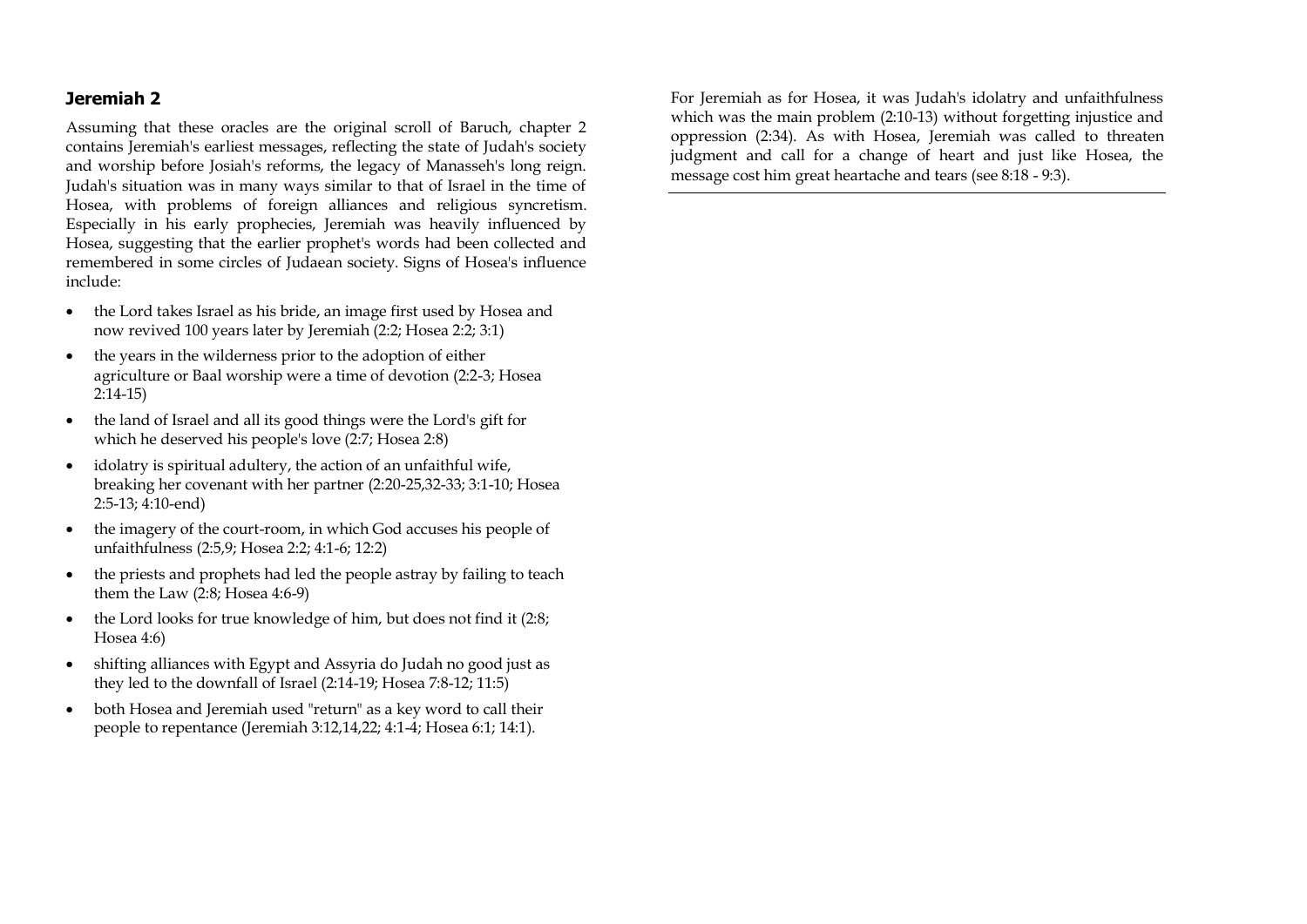# **Day 181. Psalm 140; Jeremiah 3 - 4**

## **Call to Repentance**

### **Psalm 140**

A prayer for help against enemies.

## **Jeremiah 3:1 - 4:4**

Like Hosea, Jeremiah saw the shallowness of the people's devotion and it grieved him deeply. Like Hosea, his desire was to see his contemporaries "return" to the Lord in penitence and wholehearted commitment. But knowing their hearts it seemed impossible. In 3:1-5 he castigates Judah for the worship of idols alongside the Lord. They supposed that God would not mind as long as they kept up a show of devotion. In fact, such mixed worship is the equivalent of a woman divorced for infidelity; a return to her first husband is impossible.

In Jeremiah's time the northern state of Israel had been devastated by Assyria and was home to many different peoples pursuing a mixture of worship (2 Kings 17:24-end). But when the power of Assyria began to wane, Josiah introduced reforms to Israel as well as Judah with the aim of making Jerusalem a centre of worship for the whole of the former united kingdom (2 Kings 23:15-20). In support of the king's reforming policy, Jeremiah calls upon Israel to return (3:6-14). Yet even while he did so, he knew that the reforms had no real hold over the hearts of the people even in Judah (3:10).

In 3:22-end Jeremiah sees the call to return answered by the people of Judah, but just as Hosea had done (Hosea 6:1-6) he insisted on genuine repentance. They must put aside their idols completely (4:1), stop taking the Lord's name in vain (4:2) and repent from their hearts (4:3-4). Outward conformity to the Law, symbolised by circumcision, is not enough. What is needed is "circumcision of the heart" - a wholehearted attitude of devotion.

## **Jeremiah 4:5-end**

With 4:5, Jeremiah begins to announce the coming disaster from the north. But he was frustrated by the complacency of the people around him, especially the king, his officials, the priests and the prophets (4:9). The court

prophets were busy proclaiming "peace" or "shalom", God's will for the welfare of Judah (4:10), putting their trust in the tradition of Isaiah, through whom the Lord promised to defend Jerusalem (Isaiah 37:35). Jeremiah's words appeared to be nothing but empty threats.

As the Lord's spokesman to his people, Jeremiah identified strongly with both. The anguish of 4:19-21 is both the Lord's and the prophet's. Both are dismayed by the failure of Judah to recognise the disaster coming upon them.